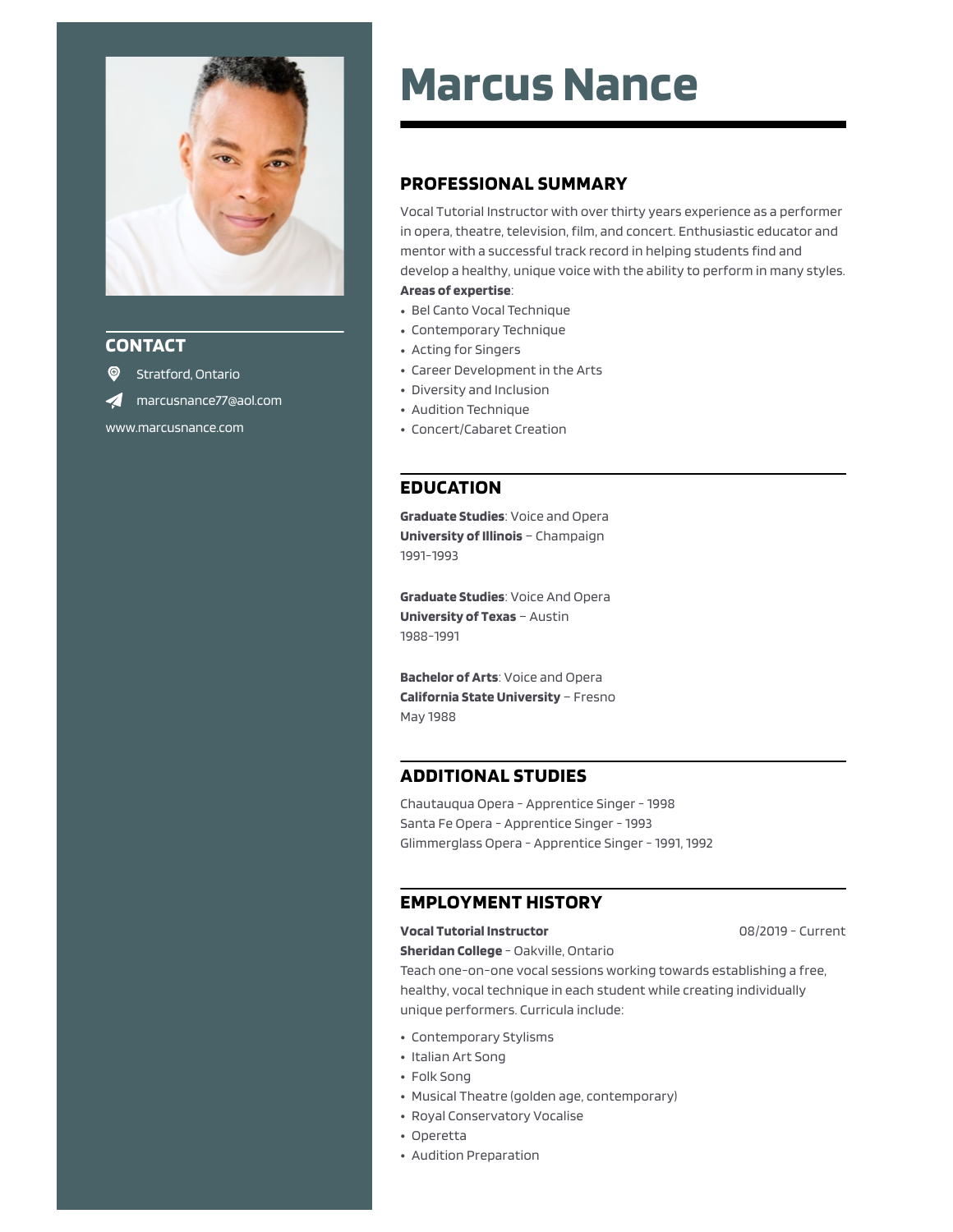## **PREP Vocal Tutorial Instructor**

### **Sheridan College** - Oakville, Ontario

Successfully improving vocal efficiency of students seeking to enter musical theatre program at Sheridan College.

#### **Private Vocal Instructor**

06/2002 - Current

**Personal Studio** - Stratford and Toronto, Ontario Teach private one-on-one voice lessons concentrating on basic vocal technique and various styles of singing.

Effectively preparing students for:

- Careers in the arts
- Theatre auditions
- College auditions
- Performance

## **Teacher of Musical Production Content Teaching Stratford Program** - Stratford, Ontario

09/2021 - 12/2021

Taught creative and interactive workshops to elementary, middle, and high school teachers and students concentrating on The Stratford Festival of Canada's 2021 season productions.

- The African-American musical theatre canon
- The poetry of Langston Hughes and Maya Angelou
- African-American civil rights
- Professional development in the classroom

#### **Singer/Actor/Director**

08/1995 - Current

**Self-Employed** - Worldwide

Perform in opera, theatre, cabaret, concert, TV and film throughout North America for over thirty years. Highlights include:

- Jesus Christ Superstar on Broadway
- Baz Luhrmann's La Boheme on Broadway
- Beauty and the Beast at The Grand Theatre
- Feature film, The Producers
- Ten years at the Stratford Festival
- Two years at the Shaw Festival
- Hawaii Opera Theatre
- Vancouver Opera
- Pacific Opera, Victoria
- New York City Opera Education
- Chicago Opera Theatre

#### **Resident Voice Teacher**

06/2013 - 08/2013

**Charlottetown Festival** - Charlottetown, Prince Edward Island Taught private vocal tutorials and group voice classes to emerging artists in Young Company concentrating on vocal technique and theatre repertoire.

#### **Voice Assistantship**

**University of Illinois** - Champaign

Developed curricula and taught basic vocal technique to non-music majors.

**Voice and Opera Assistantship University of Texas** - Austin

09/1991 - 05/1993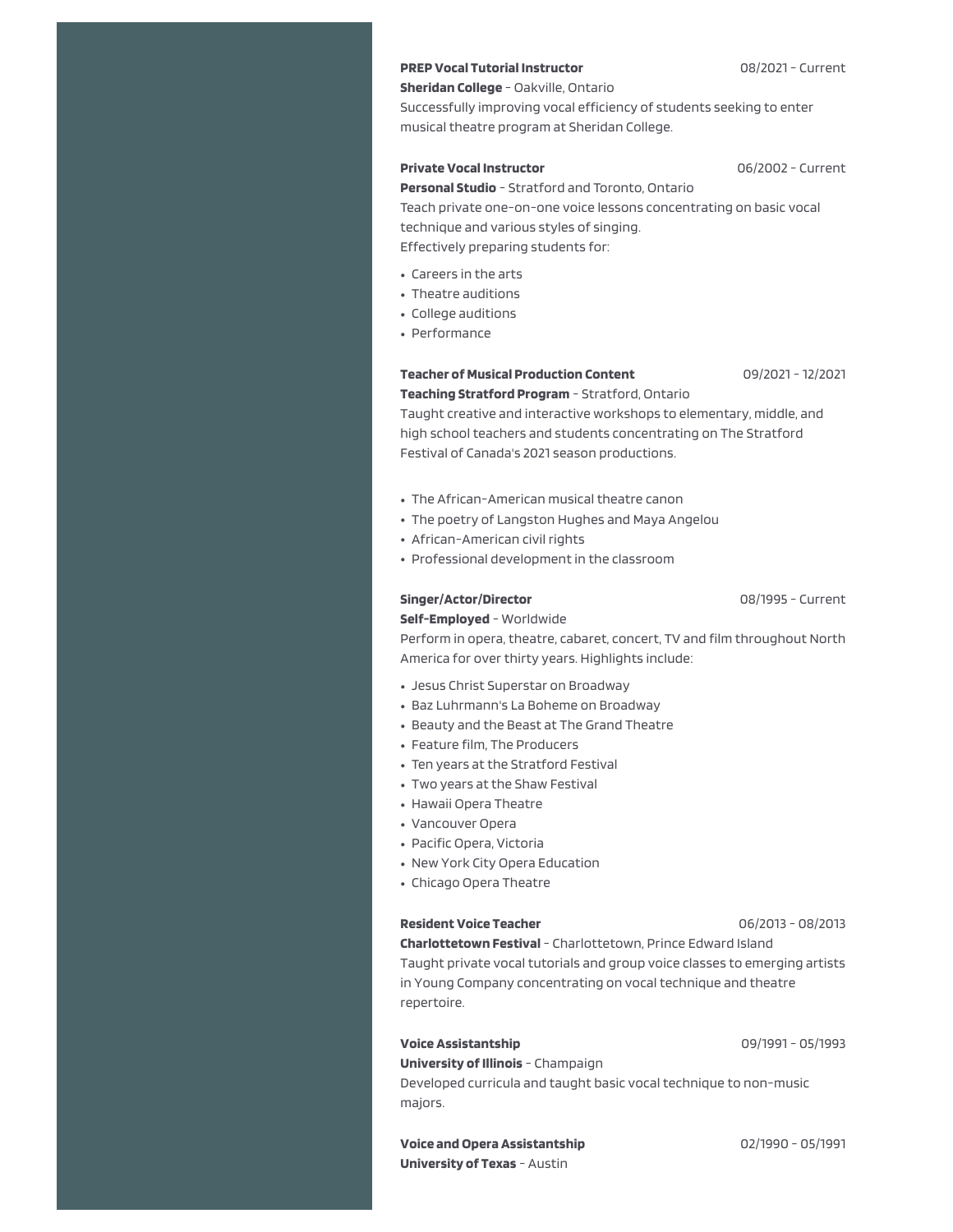Developed curricula and taught voice to graduate theatre majors and undergraduate non-majors.

- Music Theatre
- Opera
- Staged Opera and Theatre Scenes

# **MASTERCLASSES**

Wilfrid Laurier University - 2022

- Crossover Singing
- Music Theatre for Opera Singers
- Vocal Technique

In the Wings: Musical Masterclass Series - 2021

- Vocal Health for Performers
- Healthy Vocal Technique

The Latour Voice Studios, LLC (Nevada) - 2020

- Opera
- Music Theatre
- Contemporary Pop

California State University, Fresno - 2020

- Art Song
- Opera
- Folk Song

Parry Mansfield Performing Arts School (Colorado) - 2020

- Music Theatre
- Acting for Singers and Dancers

#### Western University - 2015

- Art Song
- Singing in English

Charlottetown Festival Young Company - 2013

- Communicating with the Voice
- Contemporary Musical Theatre
- Golden Age
- Opera

California State University, Fresno - 2010

- Art Song
- Opera
- Musical Theatre
- Career Planning

## **ADJUDICATION**

Ontario Music Festivals Association June - 2021

- Observed 130 junior musical theatre solo, duet, group performances
- Provided constructive feedback in writing
- Placed winners and honourable mentions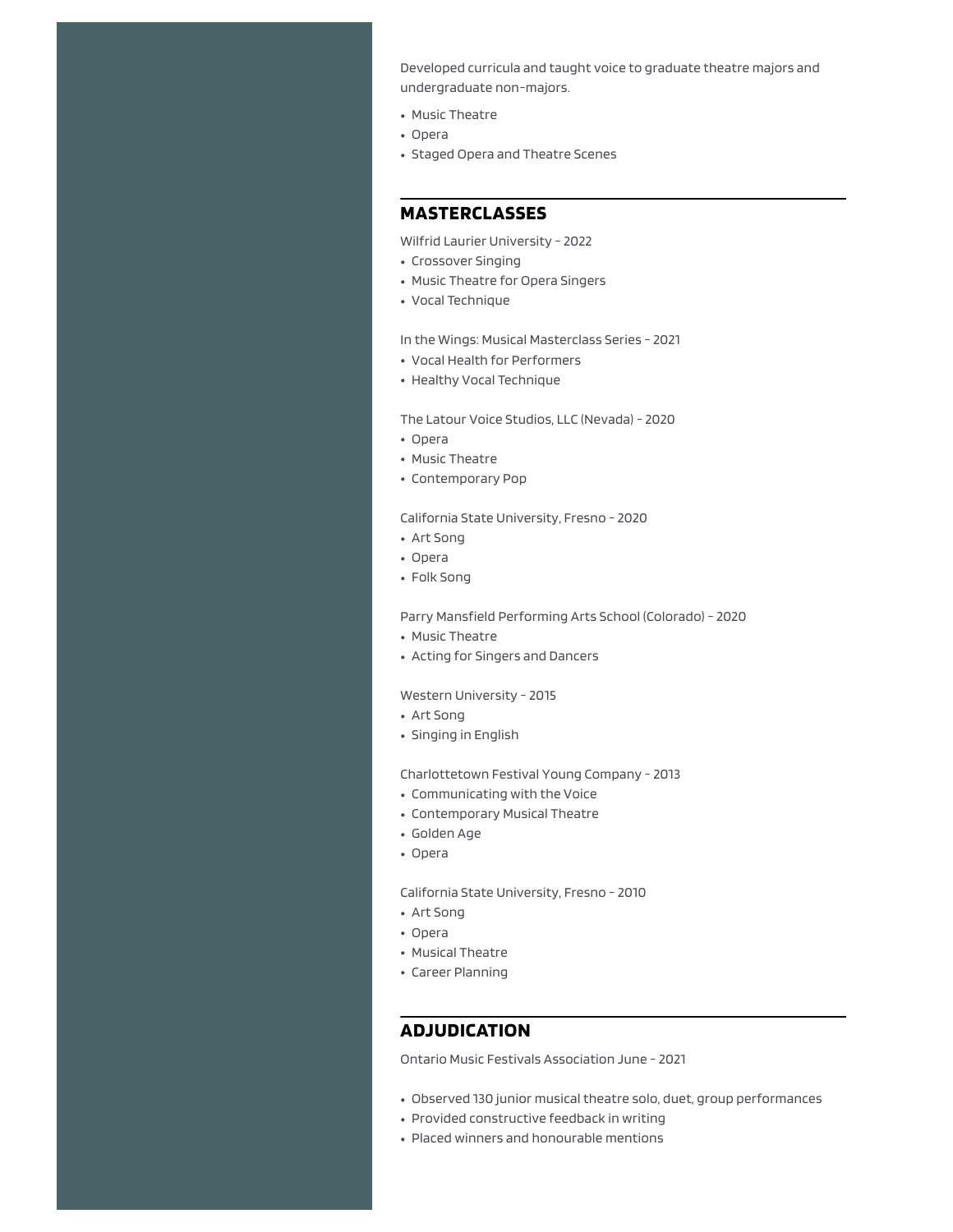## **AWARDS**

Juno Award Nominee: Classical Album of the Year for Tapestry Opera's Dark Star Requiem - 2017 My Theatre Award Nominee: Outstanding Performance for Judge Turpin in Shaw's Sweeney Todd - 2016 Distinguished Alumni of Fresno State University - 2010 Dora Award Nominee: Outstanding Male Performer for Malcolm in Tapestry Opera's Elsewhereless - 1999 Metropolitan Opera National Council Regional Award Winner - Washington 1996 National Opera Association third place Winner - 1994 Metropolitan Opera National Council District Award Winner - Illinois - 1993 Metropolitan Opera National Council District Award Winner - California -

1988

## **RECORDINGS**

Salute for Service: Prayer for Victory - Elise Letourneau Music - 2019 Summertime - Alexis Gordon - Independent - 2018 Dark Star Requiem - Centredics/Tapestry Opera - 2017 Carousel - Stratford Festival - 2015 Crazy for You - Stratford Festival - 2014 Evangeline - Charlottown Festival - 2014 Marcus Nance - The Voice Next Door - Independent - 2010 Baz Luhrumann's La Boheme - Universal Music Colombia - 2002 Songs from Ragtime - RCA Victor/Livent Music/BMG - 1995 Showboat - Livent Music - 1993

## **PERFORMANCE HIGHLIGHTS**

## **OPERA:**

HMS Pinafore - Dick Dead-Eye - Vancouver Opera Tosca - Angelotti - Hawaii Opera Theatre L'Italiana in Algeri -Ali - Hawaii Opera Theatre Four Saints in Three Acts - Compere - Chicago Opera Theatre Rigoletto - Sparafucile - Tacoma Opera Rigoletto - Sparafucile, Monterone - Monterey Opera Elsewhereless - Malcolm - Vancouver New Music Beatrice Chancy (premiere) - Rev. Moses - Queen of Puddings Theatre The Barber of Seville - Basilio- Monterey Opera Association Elsewhereless - Malcolm - National Arts Centre L'Italiana in Algeri - Ali - Ash-Lawn Highland Festival Madame Butterfly - Bonze - Ash-Lawn Highland Festival Ariadne auf Naxos - Truffaldino - Pacific Opera Victoria Elsewhereless (premiere) - Malcolm - Tapestry Opera Tosca - Sciarrone - Pacific Opera Victoria Porgy and Bess (excerpts) - Porgy, Jake - Toronto Symphony Spirit Garden - Winter - Trappist Monastery Werther - Bailiff - Pacific Opera Victoria Carmen - Zuniga - Pacific Opera Victoria Carmen - Zuniga - London Symphony La Traviata - Dottore Granville- Mississauga Opera Amahl and the Night Visitors - King Balthazar - Natchez Opera Falstaff - Pistola - Chautauqua Opera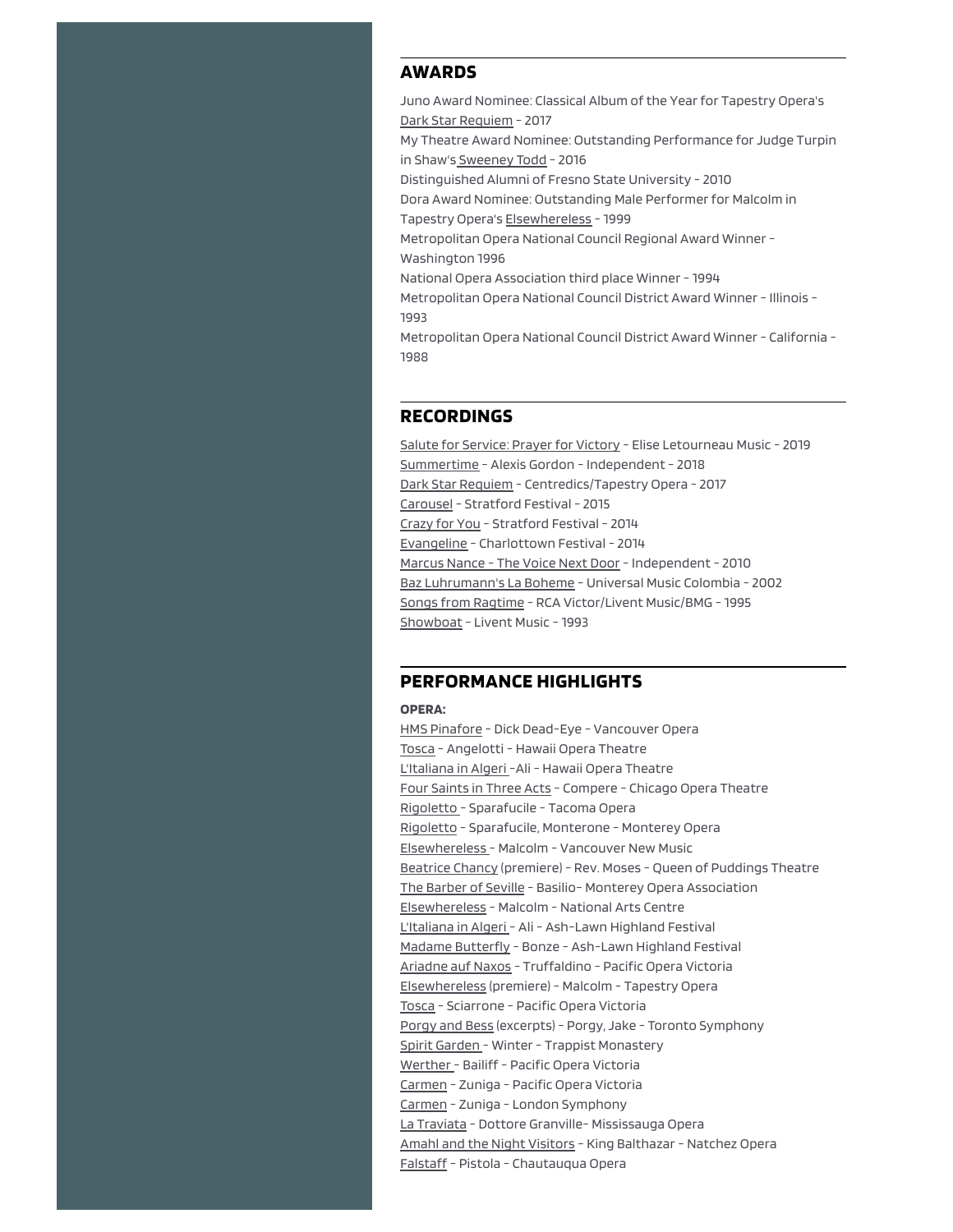Cosi Fan Tutte - Alfonso - Chautauqua Opera The Protagonist - Innkeeper (us ) - Santa Fe Opera The Magic Flute - Armed Man, Speaker - Glimmerglass Opera Tosca - Angelotti - Shreveport Opera

#### **NEW YORK THEATRE:**

Jesus Christ Superstar - Caiaphas - Neil Simon Theatre Baz Luhrmann's La Boheme - Ensemble - Broadway Theatre La Cenerentola - Alidoro - New York City Opera Education Of Thee I Sing - Ensemble - Encores! City Center Kismet - Ensemble - Encores! City Center

### **SHAW FESTIVAL:**

Sweeney Todd - Judge Turpin Alice in Wonderland - Bill the Lizard Pal Joey - Mike, Earnest Floyd Collins - Dr. Hazlett, Reporter

#### **STRATFORD FESTIVAL:**

Why We Tell the Story - Featured Performer/Writer/Director Little Shop of Horrors - Audrey II (us) The Music Man - Olin Britt HMS Pinafore - Bill Bobstay, Dick Deadeye (us) Guys and Dolls - Rusty Charlie Crazy for You - Mingo Man of La Mancha - Captain, Governor (us) Jesus Christ Superstar - Caiaphas Moby Dick - Queequeg To Kill a Mockingbird - Tom (us) My One and Only - Rev. J.D. Montgomery

#### **REGIONAL THEATRE:**

Follies - Ben Stone - Koerner Hall Dracula: A Chamber Musical - Van Helsing - Innerchamber The Wizard of Oz - Tinman - The Grand Theatre Aladdin: Panto - Sultan - Drayton Entertainment The Little Mermaid - King Triton - Drayton Entertainment Evangeline (world premiere) - Clairborne - Charlottetown Festival Jack and the Beanstalk: Panto - King Buttercup - Drayton Entertainment Jesus Christ Superstar - Caiaphas - La Jolla Playhouse Beauty and the Beast - Beast/Prince - The Grand Theatre Beauty and the Beast - Beast/Prince - Western Canadian Porgy and Bess (excerpts) - Porgy, Jake - Toronto Symphony The Mikado - Mikado - Drayton Entertainment Showboat - Joe- Irving Light Opera

#### **FILM/TV:**

Good Sam - Recurring Principal CBS Murdoch Mysteries - Principal CBC Up Close and Musical - Solo Vocalist - stratfest@home Mayday - Actor - Discovery Channel Departure - Principal - Global The Prodigal - VOX - Glorious Films The Producers - Featured Accountant/Soloist - Universal Pictures Beatrice Chancey - Rev. Moses - BRAVO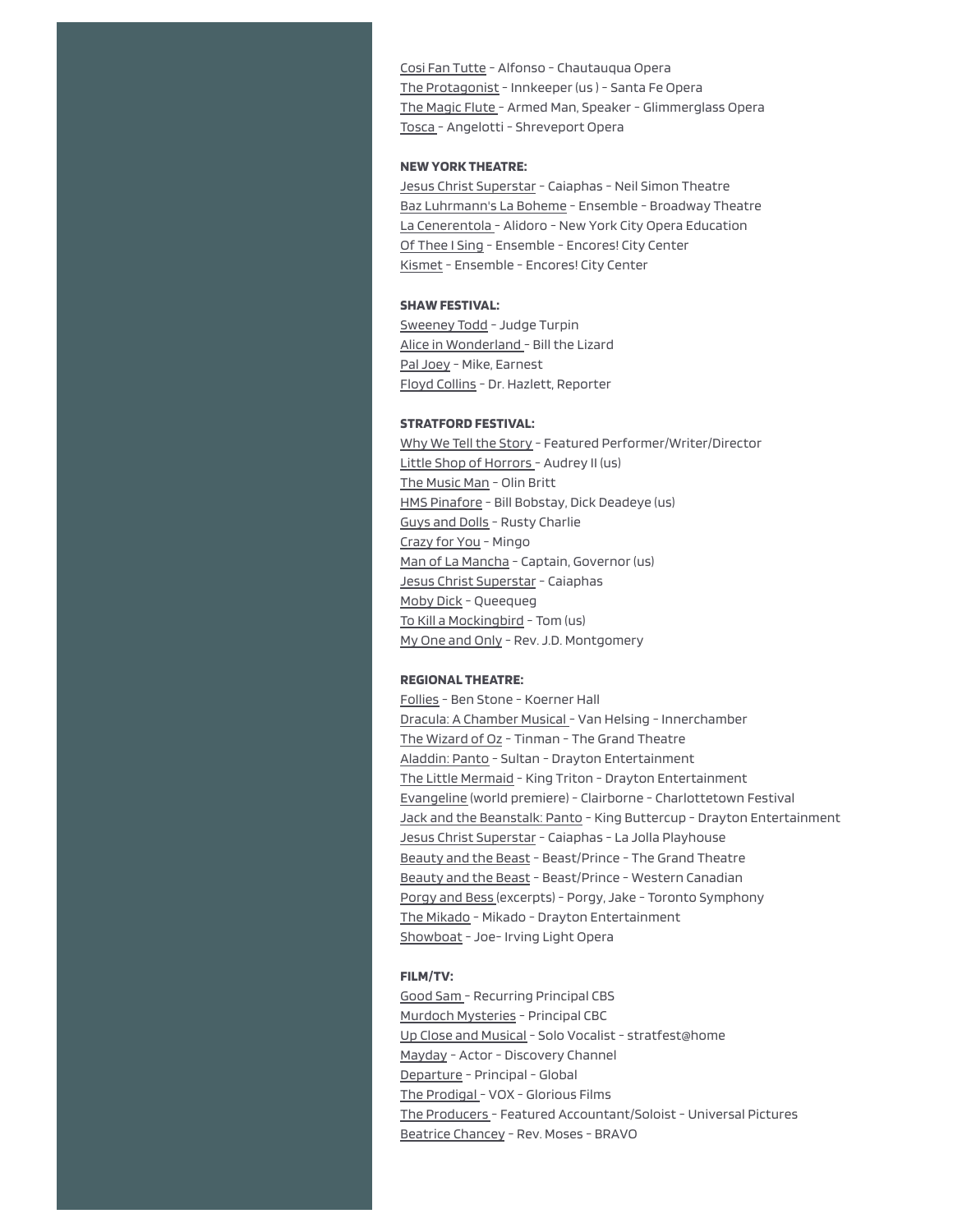## **CONCERTS AND CABARET**

NAC Orchestra Windsor Symphony Toronto Symphony London Symphonia Cornwall Concert Series Innerchamber Impressions in Jazz Orchestra Ottawa Jazz Orchestra Primavera Concerts North York Symphony Monterey Bay Symphony Victoria Symphony Chautauqua Symphony Toronto Jazz Festival Elora Festival Stratford Summer Music National Arts Centre Fourth Stage Metropolitan Room (NYC) Jazz Bistro (Toronto) Danville Symphony Austin Civic Chorus Performing Arts Lakefield Golden Bough (CA)

## **ASSOCIATIONS**

AEA, CAEA, ACTRA, AGMA,

## **SELECTED REVIEWS**

"…booms with a thrillingly powerful bass-baritone." -NEW YORK TIMES

"Marcus Nance gives the production's standout performance as the corrupt Judge Turpin: with his stunning singing voice and commanding physical presence, he is horribly convincing as a man who aborts justice and tramples morality…" -THE TORONTO STAR

"Mr. Nance's operatically trained bass voice was forceful and he was given the opportunity to further command the stage during his often cut number of self flagellation, "Johanna." Nance's inner turmoil was palpable and given depth to yet another demented mind in this dark tale of Sweeney Todd."

- BROADWAYWORLD

"Marcus Nance has a set of pipes that can fill a stadium. His vocal performance as Judge Turpin is wonderful and sends shivers down your spine. Every time he enters the stage, the audience is hooked, and he keeps their attention with ease." -NEW YORK THEATRE GUIDE

"Marcus Nance, as familiar from opera as musicals, uses his huge baritone to make Judge Turpin a terrifying and troubled character."